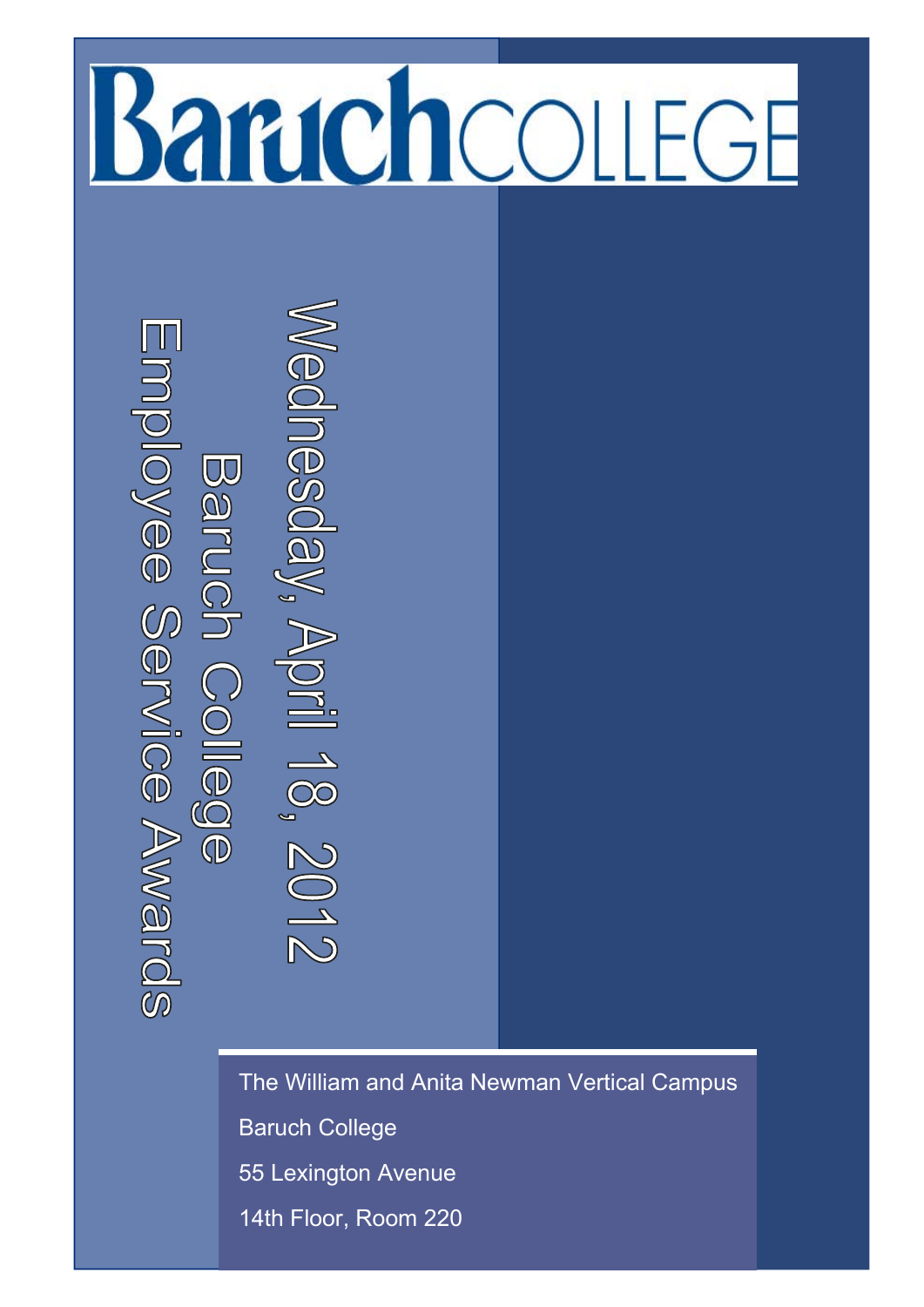# SO QP

# **PROGRAM**

# **WELCOMING REMARKS AND INTRODUCTION OF THE PRESIDENT**

MONIQUE BROWN GEORGE Executive Director of Human Resources

# **GREETINGS**

MITCHEL WALLERSTEIN President

# **AWARDS CEREMONY**

Honorees of the Baruch College Employee Service Awards with 10,15 and 20 Years of Service will be recognized

ત્રે

Honorees of the Dean Esther Liebert Employee Service Awards with 25, 30 and 35 Years of Service will be recognized *(*Esther Liebert was formerly the Dean of Faculty and Staff Relations *)*

 $\sim$ 

Honorees with 40 and 45 Years of Service will be recognized

কৈ

Honorees of the Annual Baruch College Excellence Awards will be recognized

# **CLOSING REMARKS**

MITCHEL WALLERSTEIN

**RECEPTION** 

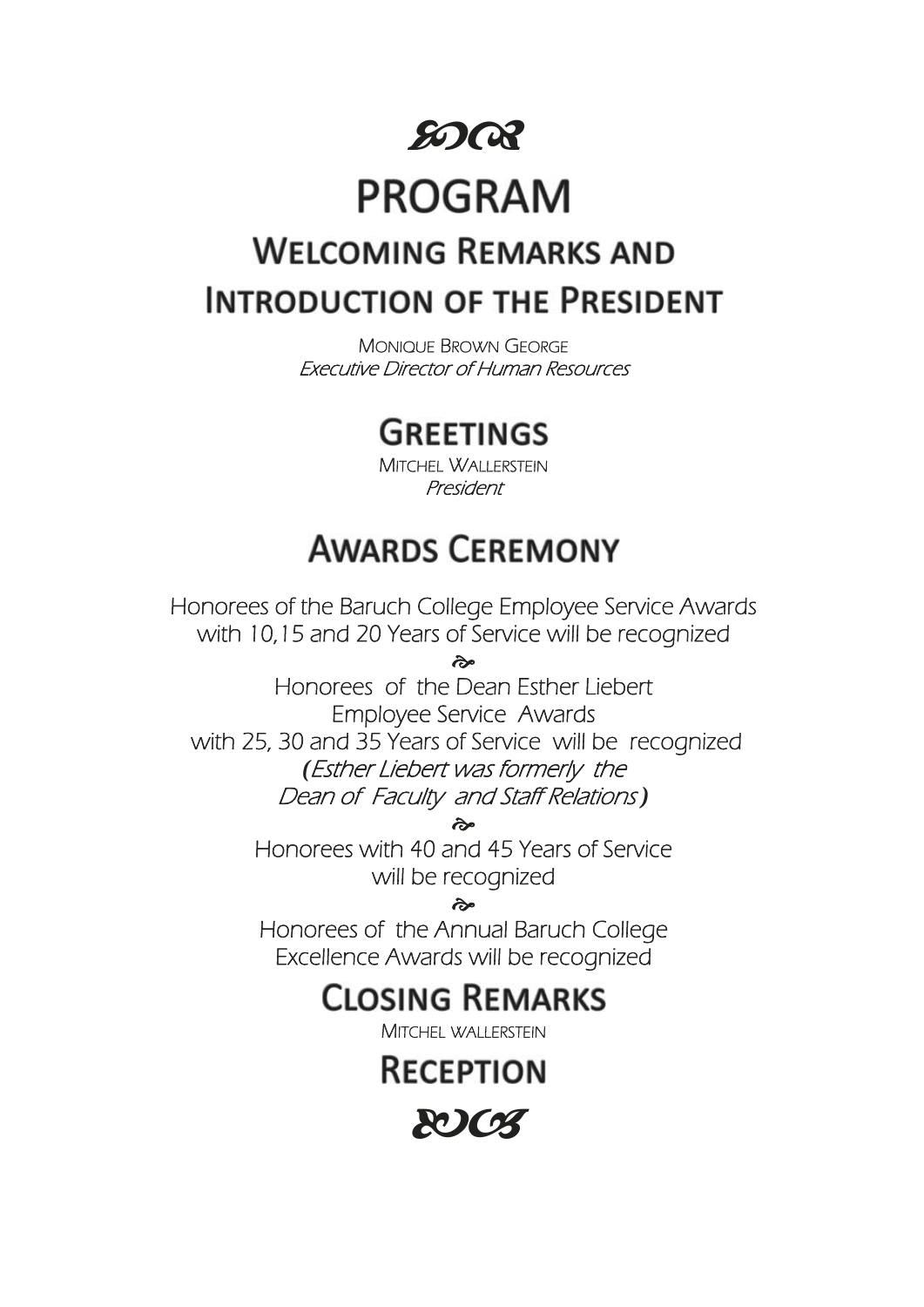# **HONOREES OF THE BARUCH COLLEGE EMPLOYEE SERVICE AWARDS**

# **OFFICE OF THE PRESIDENT**

Mitchel Wallerstein *President* 

# **John Elliott**

Vice President and Dean, Zicklin School of Business, 10 years

# **OFFICE OF THE PROVOST AND SENIOR VICE PRESIDENT FOR ACADEMIC AFFAIRS**

John Brenkman *Interim Provost and Senior Vice President for Academic Affairs* 

# **Alan Evelyn**

Higher Education Officer, Sponsored Programs and Research, 10 years

# **Arthur Downing**

Assistant Vice President for Information Technology and Chief Librarian, Baruch Computing and Technology Center and the Newman Library, 15 years

# **Abigail Stevens**

Assistant to Higher Education Officer, Office of the Provost and Senior Vice President for Academic Affairs, 15 years

# **OFFICE OF THE VICE PRESIDENT FOR STUDENT AFFAIRS AND ENROLLMENT MANAGEMENT**

Ben Corpus *Vice President and Dean of Students* 

# **OFFICE OF STUDENT AFFAIRS**

Corlisse Thomas *Assistant Vice President for Student Affairs* 

# **Machli Joseph**

Higher Education Associate, Athletics/Recreation, 10 years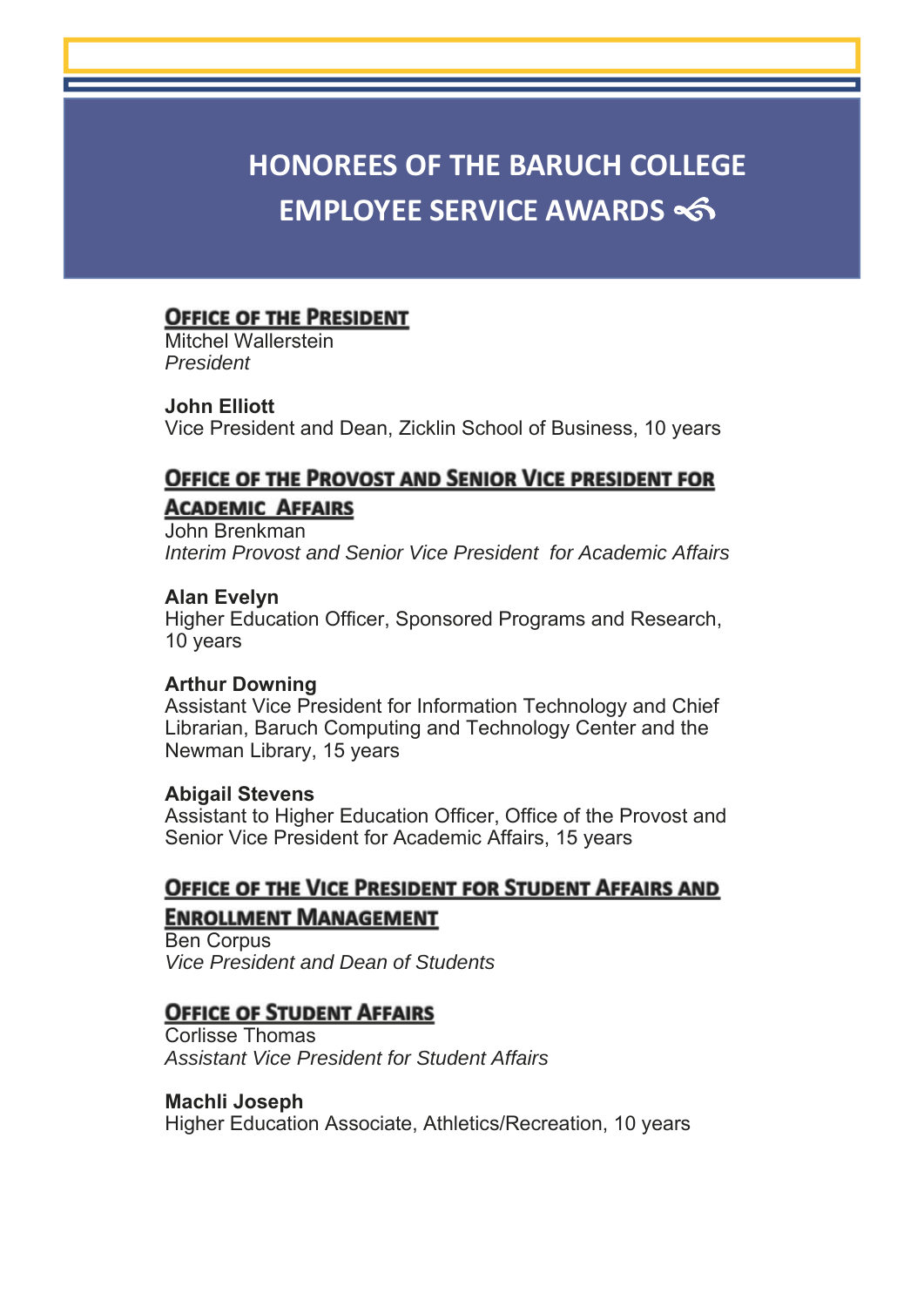# **OFFICE OF ENROLLMENT MANAGEMENT**

Leslie Sutton- Smith *Assistant Vice President for Enrollment Management* 

### **Rosa Kelley**

Higher Education Associate, International Student Service Center, 10 years

# **Reginald Merores**

CUNY Administrative Assistant, Undergraduate Admissions, 10 years

# **OFFICE OF COLLEGE ADVANCEMENT**

Mark Gibbel *Vice President for College Advancement* 

#### **Laura Piil-Cerqua**

CUNY Office Assistant, Office of College Advancement, 10 years

# **OFFICE OF CAMPUS OPERATIONS AND CAMPUS FACILITIES**

Jim Lloyd *Assistant Vice President for Campus Operations and Campus Facilities* 

### YOI ANDA AI VARFZ

Custodial Assistant, Buildings and Grounds, 10 Years

### SAMUEL ASAMOAH

Custodial Assistant, Buildings and Grounds, 10 Years

#### **JUAN CABRAL**

Custodial Assistant, Buildings and Grounds, 10 Years

#### **ONERYS CABRAL**

Custodial Assistant, Buildings and Grounds, 10 Years

#### **Prisca Cruz**

Custodial Assistant, Buildings and Grounds, 10 years

#### **MARIA DEBORD**

Custodial Assistant, Buildings and Grounds, 10 Years

# **SANDRA DE LOS SANTOS**

Custodial Assistant, Buildings and Grounds, 10 Years

# **MARIA DURAN**

Custodial Assistant, Buildings and Grounds, 10 Years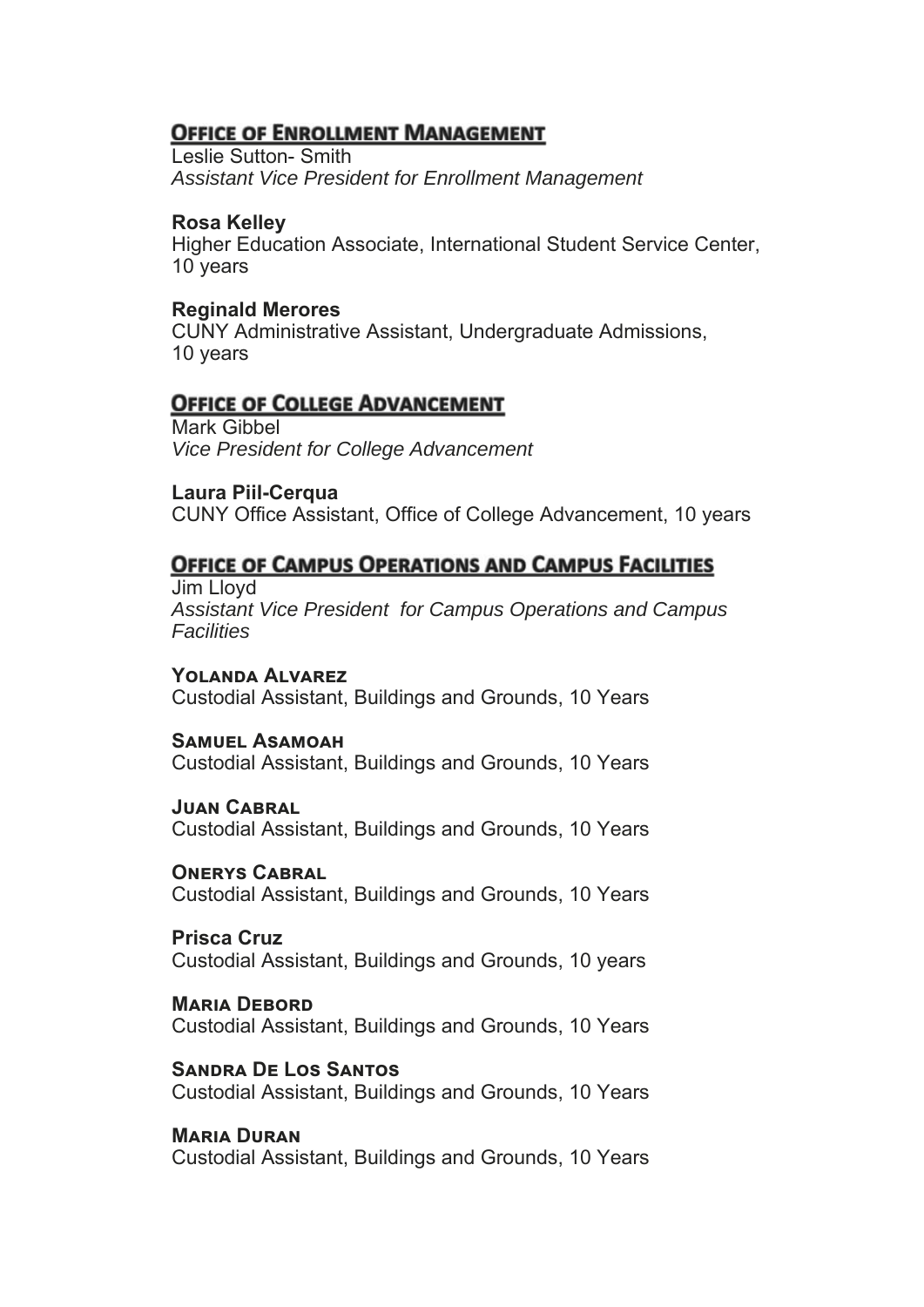### **MARK FISHMAN**

Painter, Buildings and Grounds, 10 Years

#### **OVID FORDE**

Campus Security Specialist, Office of Public Safety and Security, 10 Years

**ANA HENRIQUEZ** Custodial Assistant, Buildings and Grounds, 10 Years

**GUSTAVO HERNANDEZ** Custodial Assistant, Buildings and Grounds, 10 Years

**PEDRO JEREZ** Custodial Assistant, Buildings and Grounds, 10 Years

**ANDREY KOVALEV** Elevator Mechanic, Buildings and Grounds, 10 Years

**RAJEESH KUMAR** Custodial Assistant, Buildings and Grounds, 10 Years

**MIGUEL LIND** Custodial Assistant, Buildings and Grounds, 10 Years

**VINCENTE LOPEZ** Campus Security Assistant, Office of Public Safety and Security, 10 Years

**SHIRLEYER MARTIN** Campus Peace Officer, Office of Public Safety and Security, 10 Years

**ALDRIDGE MCEACHRANE** Custodial Assistant, Buildings and Grounds, 10 Years

**MARGARET MCEACHRANE** Custodial Assistant, Buildings and Grounds, 10 Years

**ARMANDO MORENO** Custodial Assistant, Buildings and Grounds, 10 Years

**MAHALIA NEDRICK** Campus Peace Officer, Office of Public Safety and Security, 10 Years

**ISAAC NELSON** 

Custodial Supervisor, Buildings and Grounds, 10 Years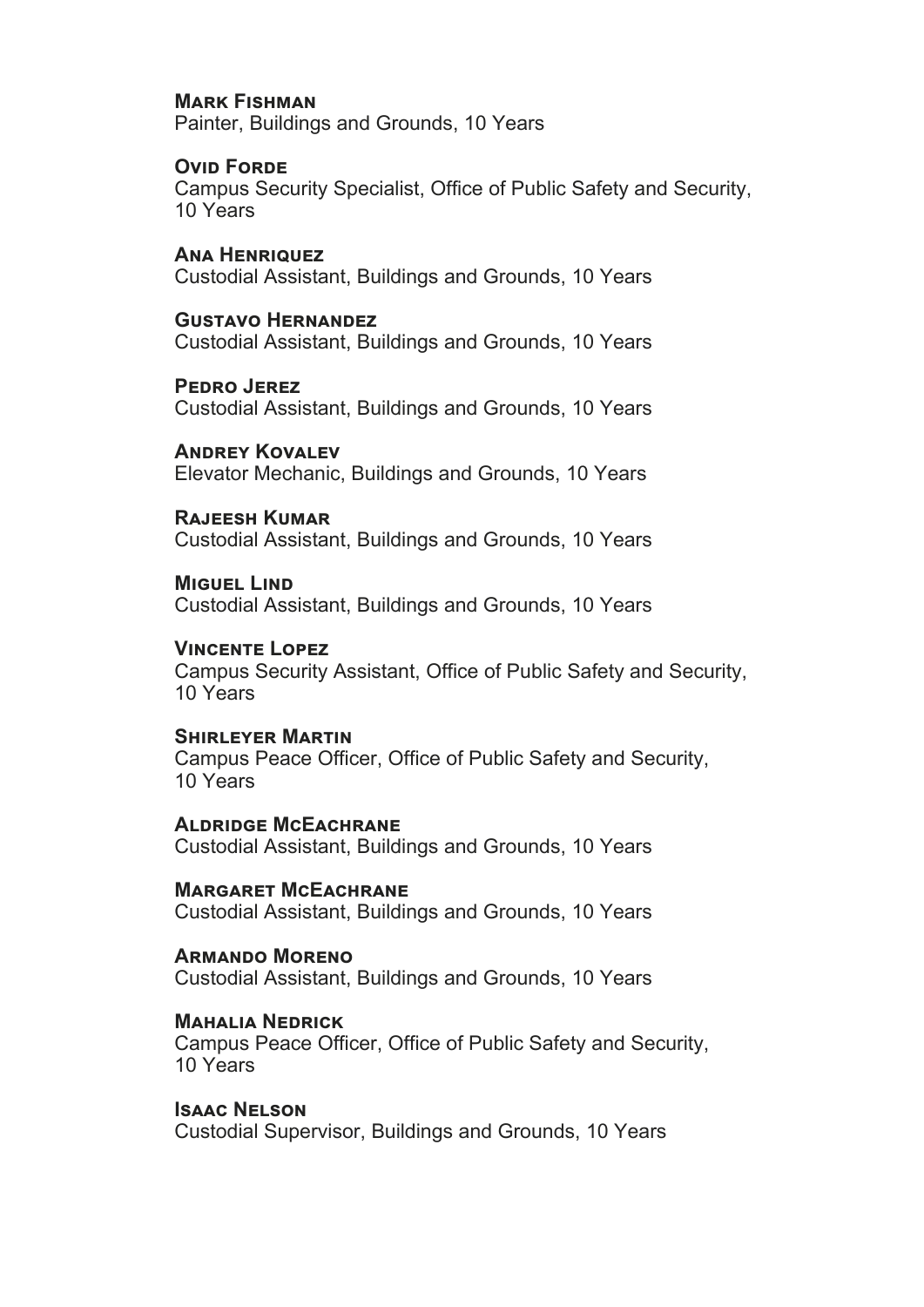#### **TRACIE NICKS**

Campus Security Assistant, Office of Public Safety and Security, 10 Years

# **DOUGLAS PAQUETTE**

Custodial Assistant, Buildings and Grounds, 10 Years

#### **JUANA PARRA**

Custodial Assistant, Buildings and Grounds, 10 Years

# **CARLOS PERALES**

Custodial Assistant, Buildings and Grounds, 10 Years

#### **CANDIDA PEREZ**

Custodial Assistant, Buildings and Grounds, 10 Years

#### **KAN QUEY**

Custodial Assistant, Buildings and Grounds, 10 Years

#### **FRANCISCO RODRIQUEZ**

Custodial Assistant, Buildings and Grounds, 10 Years

#### **RADHAMES RODRIGUEZ**

Custodial Assistant, Buildings and Grounds, 10 Years

# **CELIO SANTANA**

Custodial Assistant, Buildings and Grounds, 10 Years

# **GERMAN SANTANA**

Custodial Assistant, Buildings and Grounds, 10 Years

# **FRANTZ SAUVEUR**

Campus Security Assistant, Office of Public Safety and Security, 10 Years

#### **MAY-HAR SIE** Custodial Assistant, Buildings and Grounds, 10 Years

**AMARILIS TORRES** Custodial Assistant, Buildings and Grounds, 10 Years

#### **CRISTINA TORRES**

Custodial Assistant, Buildings and Grounds, 10 Years

# **PATRICIA VICTOR**

Campus Peace Officer, Office of Public Safety and Security, 10 Years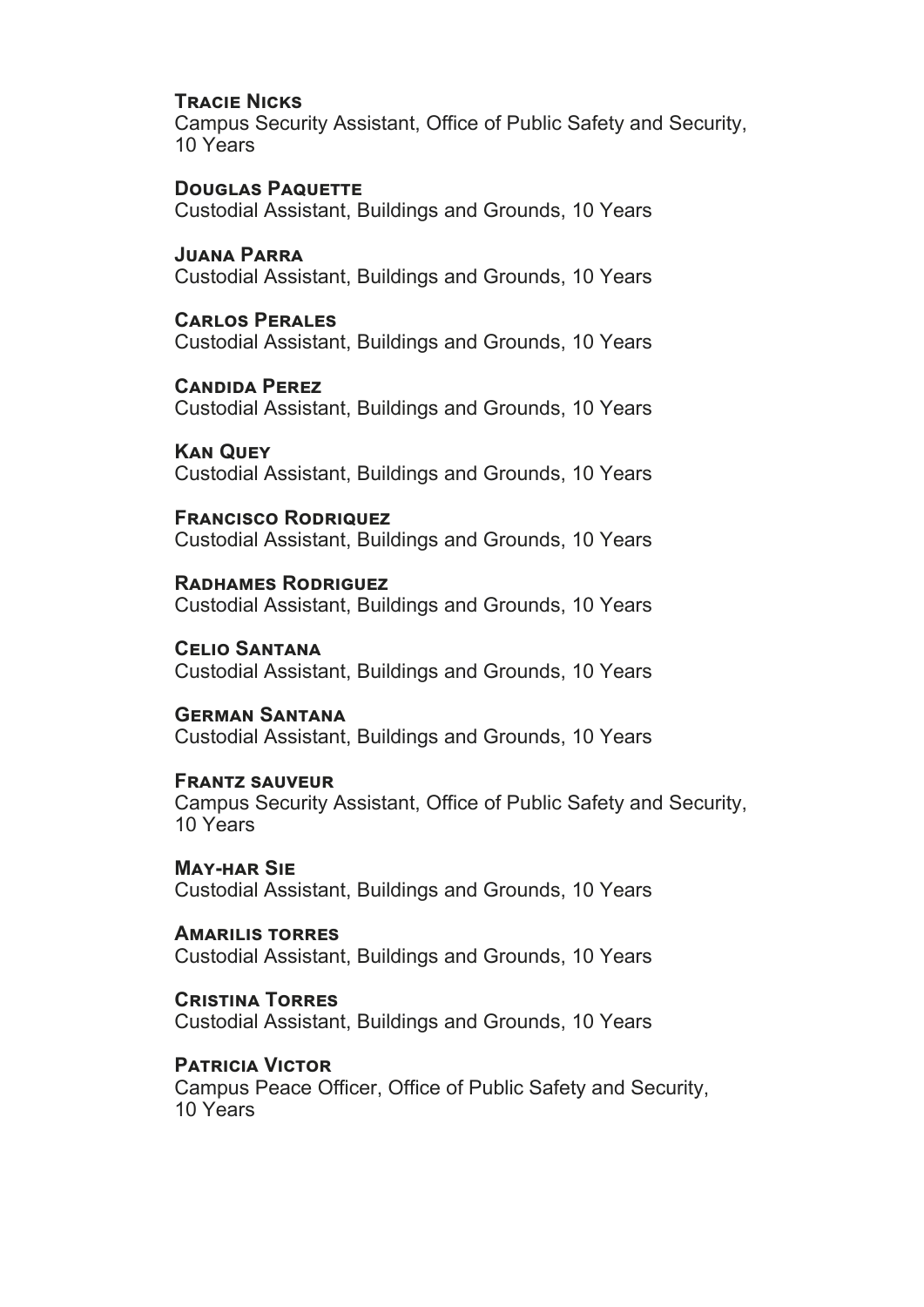#### **FERNANDO VILLAMAR**

Custodial Assistant, Buildings and Grounds, 10 Years

#### **GEORGE VILLON**

Campus Peace Officer, Office of Public Safety and Security, 10 Years

#### **RICHARD ESSIEN**

Campus Peace Officer, Office of Public Safety and Security, 15 Years

#### **SUSAN HENRY**

Campus Peace Officer, Office of Public Safety and Security, 15 Years

#### **DAVID SIMON**

Campus Peace Officer, Office of Public Safety and Security, 15 Years

**CHRISTINE STONE** CUNY Office Assistant, Buildings and Grounds, 15 Years

**MARIO TRUJILLO** Custodial Assistant, Buildings and Grounds, 15 Years

#### **HECTOR WILLIE**

Campus Peace Officer, Office of Public Safety and Security, 15 Years

**WILLIAM WEICHMANN** Custodial Senior Supervisor, Buildings and Grounds, 20 Years

**ANDRES WORRELL** Stationary Engineer, Buildings and Grounds, 20 Years

# **OFFICE OF ADMINISTRATION AND FINANCE**

Mary Finnen *Interim Vice President for Administration and Finance* 

**MEILIN CHEUNG** Higher Education Associate, Controller's Office, 15 Years

**JEVONNE DIXON** Finance Accountant Assistant, Controller's Office, 15 Years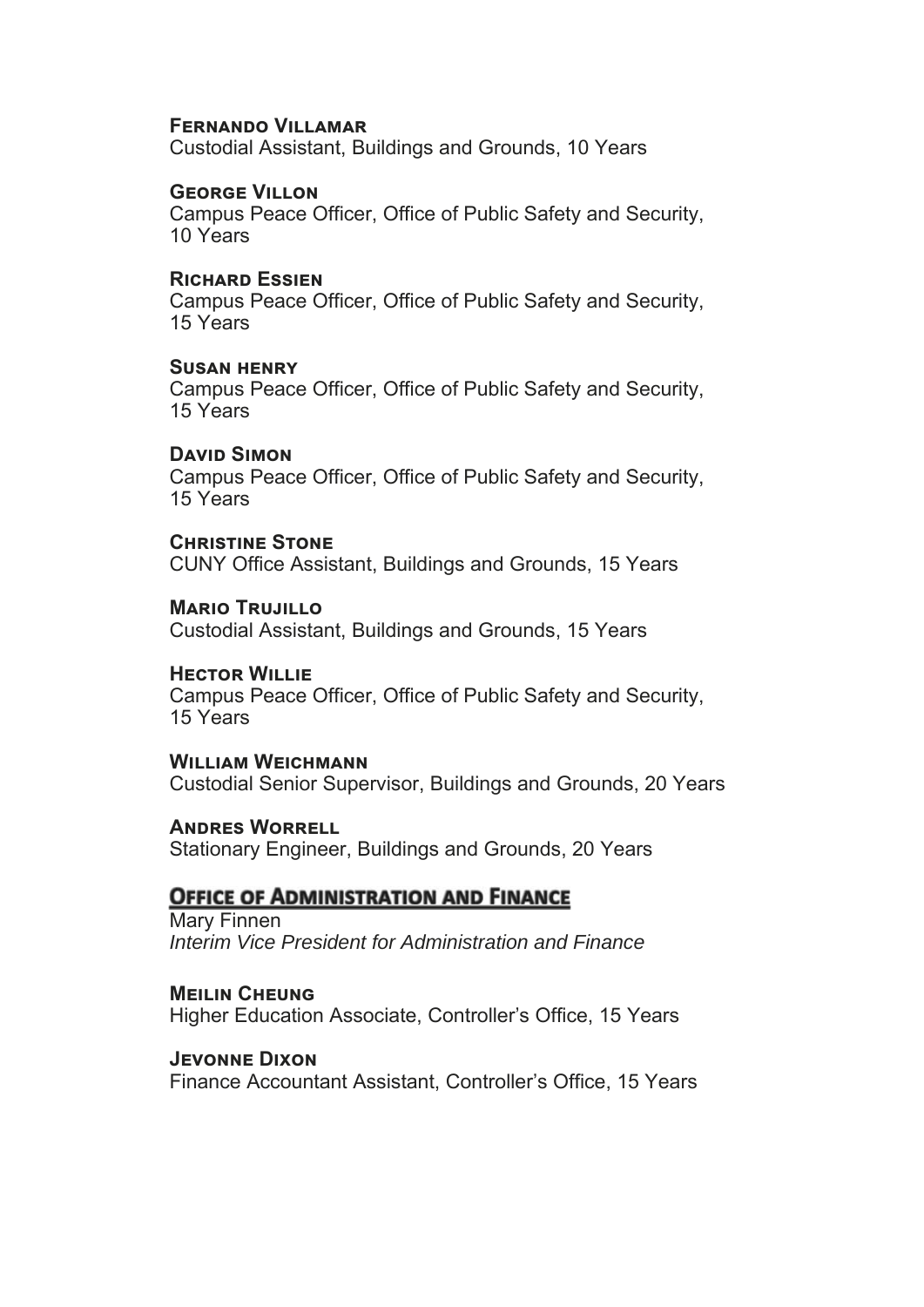### **GEORGETTE RACANA**

Higher Education Assistant, Bursar's Office, 15 Years

#### **GEORGE VERGHESE**

Finance Purchasing Agent, Purchasing and Auxiliary Services, 20 Years

# **JENNY ZHAO**

Finance Accountant, Bursar's Office, 20 Years

#### **BARUCH COMPUTING AND TECHNOLOGY CENTER,** THE NEWMAN LIBRARY

Arthur Downing *Assistant Vice President for Information Technology and Chief Librarian* 

#### **PATRICK ACKERMAN**

IT Senior Associate, Baruch Computing and Technology Center, 10 Years

#### **HAROLD GFF** Associate Professor, Library, 10 Years

#### **LOUIS CHUNG**

IT Assistant, Baruch Computing and Technology Center, 15 Years

#### **SCHOOL OF PUBLIC AFFAIRS**

David Birdsell *Dean* 

#### **PERSIDA COFRESI**

CUNY Office Assistant, Dean's Office-School of Public Affairs, 10 Years

**RYAN SMITH** Associate Professor, School of Public Affairs, 10 Years

#### **HECTOR CORDERO-GUZMAN**

Professor, School of Public Affairs, 20 Years

#### **WEISSMAN SCHOOL OF ARTS AND SCIENCES**

Jeffrey Peck *Dean* 

### **ELENA KOSYGINA**

Associate Professor, Mathematics, 10 Years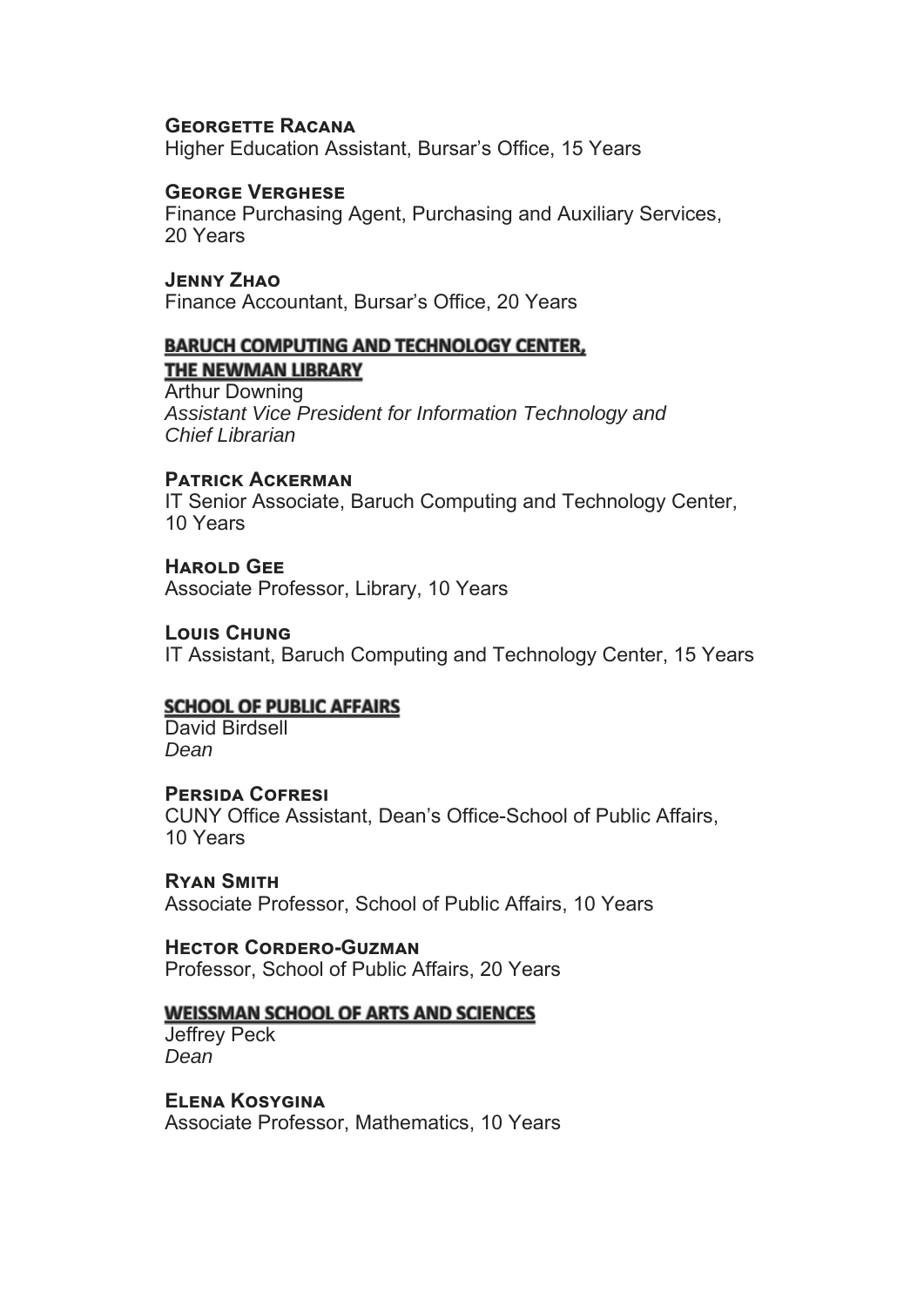**ERIC KREBS** Professor, Fine and Performing Arts, 10 Years

**SANDRA NIEVES** CUNY Office Assistant, Black and Hispanic Studies, 10 Years

**SEAN O'TOOLE** Assistant Professor, English, 10 Years

SONYA WAHAR Higher Education Assistant, Dean's Office-Weissman School of Arts and Sciences, 10 Years

**RICHARD WILKINS** Associate Professor, Communication Studies, 10 Years

**HAROLD GOLDSTEIN** Associate Professor, Psychology, 15 Years

**KENNETH GUEST** Associate Professor, Anthropology and Sociology, 15 Years

**ANA MERA-RUIZ** Assistant to Higher Education Officer, Dean's Office-Weissman School of Arts and Sciences, 15 Years

**Geanne Rosenberg**  Professor, Journalism and the Writing Professions, 15 years

**TANSEN SEN** Associate Professor, History, 15 Years

**SUSAN SINGER** CUNY Office Assistant, Political Science, 15 Years

**PING XU** Associate Professor, Modern Languages and Comparative Literature, 15 Years

**SHELLEY WATSON** CUNY Administrative Assistant, Anthropology and Sociology, 15 Years

**VALERIE SCHAWAROCH** Associate Professor, Natural Sciences, 20 Years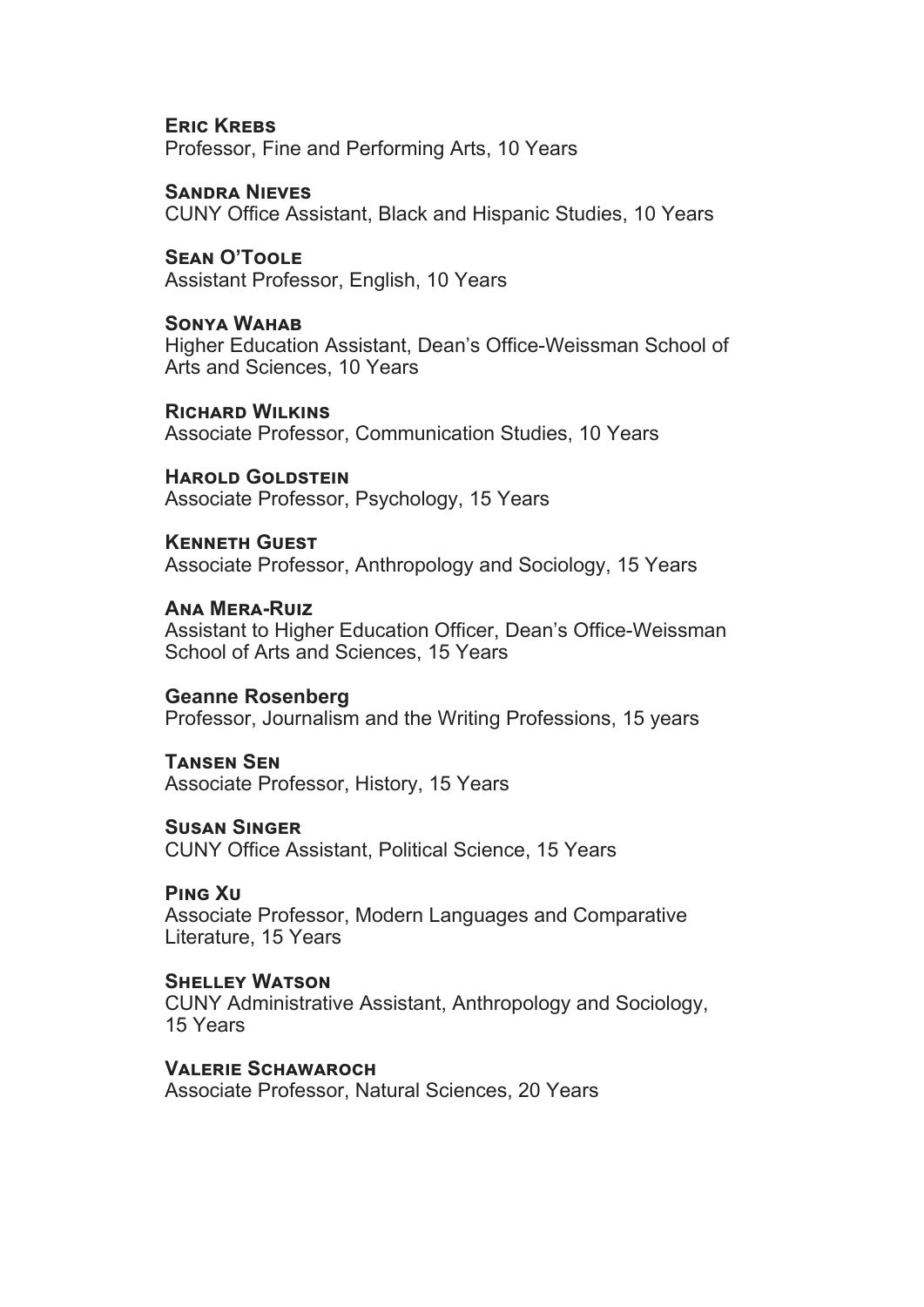# **ZICKLIN SCHOOL OF BUSINESS**

John Elliott *Vice President and Dean* 

# **DONAL BYARD**

Associate Professor, Stan Ross Department of Accountancy, 10 Years

# **JAY DAHYA**

Associate Professor, Wasserman Department of Economics and Finance, 10 Years

#### **NAOMI GARDBERG**

Associate Professor, Management, 10 Years

#### **ARIF HARFI**

Associate Professor, Statistics and Computer Information Systems, 10 Years

# **NANDA KIIMAR**

Associate Professor, Statistics and Computer Information Systems, 10 Years

# LII ACH NACHUM

Professor, Allen G. Aaronson Marketing and International Business, 10 Years

# **MEHMET OZBILGIN**

Assistant Professor, Stan Ross Department of Accountancy, 10 Years

#### **LIN PENG**

Associate Professor, Wasserman Department of Economics and Finance, 10 Years

**RUI YAO** Associate Professor, Real Estate, 10 Years

#### **RICHARD HOLOWCZAK**

Associate Professor, Statistics and Computer Information Systems, 15 Years

**DEBBIE KAMINER** Professor, Law, 15 Years

**PAI CHUN MA** Associate Professor, Statistics and Computer Information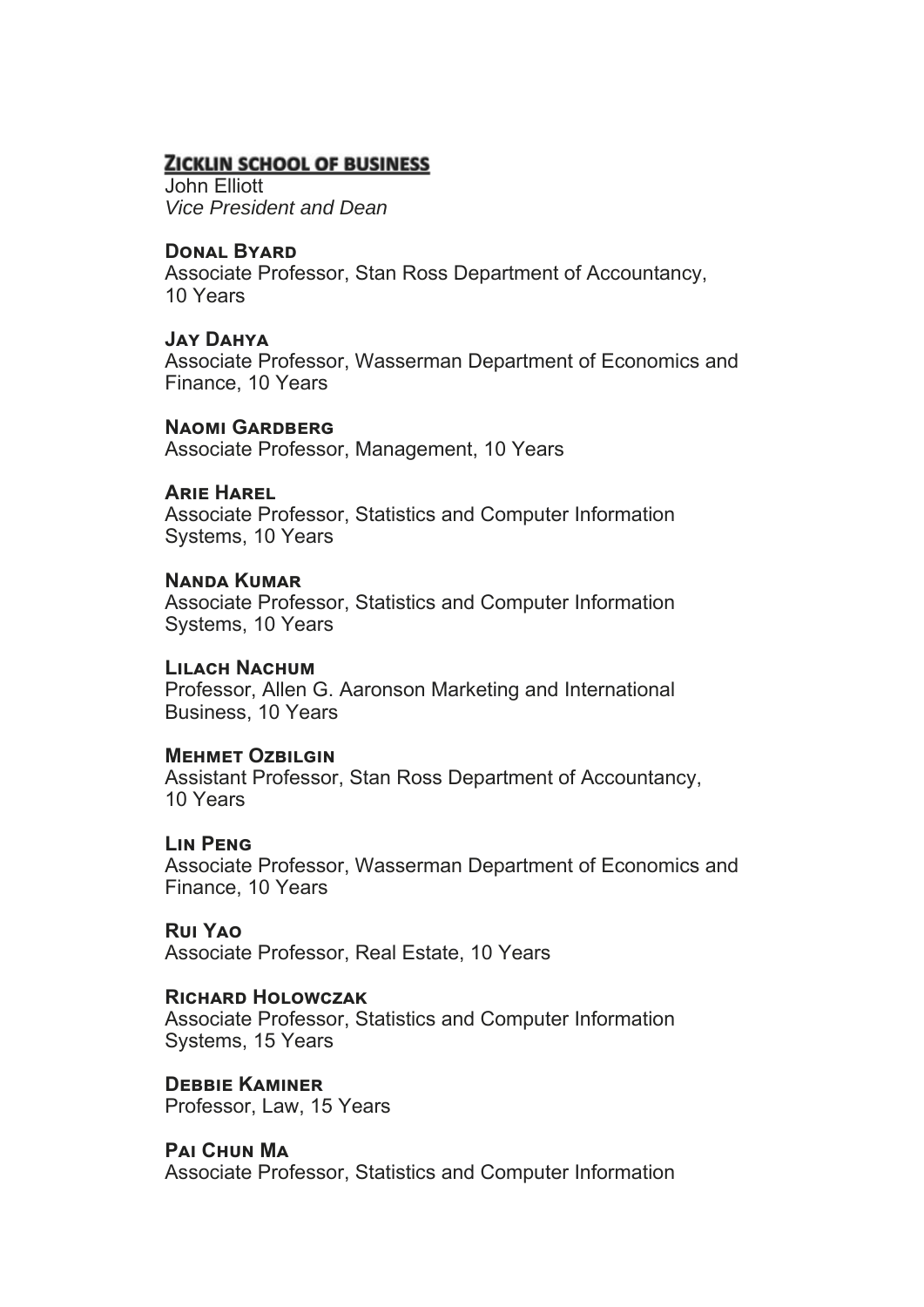# **PAI CHUN MA**

Associate Professor, Statistics and Computer Information Systems, 15 years

# **ROBERT SCHWARTZ**

Distinguished Professor, Wasserman Department of Economics and Finance, 15 Years

# **SANDRENE ALLEN**

CUNY Office Assistant, Graduate Admissions- Zicklin School of Business, 20 Years

**TRACY FORD** Higher Education Assistant, Graduate Admissions- Zicklin School of Business, 20 Years

**EDWARD ROGOFF** Professor and Chair, Management, 20 Years

# **HIROKAZU TAKADA**

Professor, Allen G. Aaronson Marketing and International Business, 20 Years

# **LAWRENCE TATUM**

Associate Professor, Statistics and Computer Information Systems, 20 Years

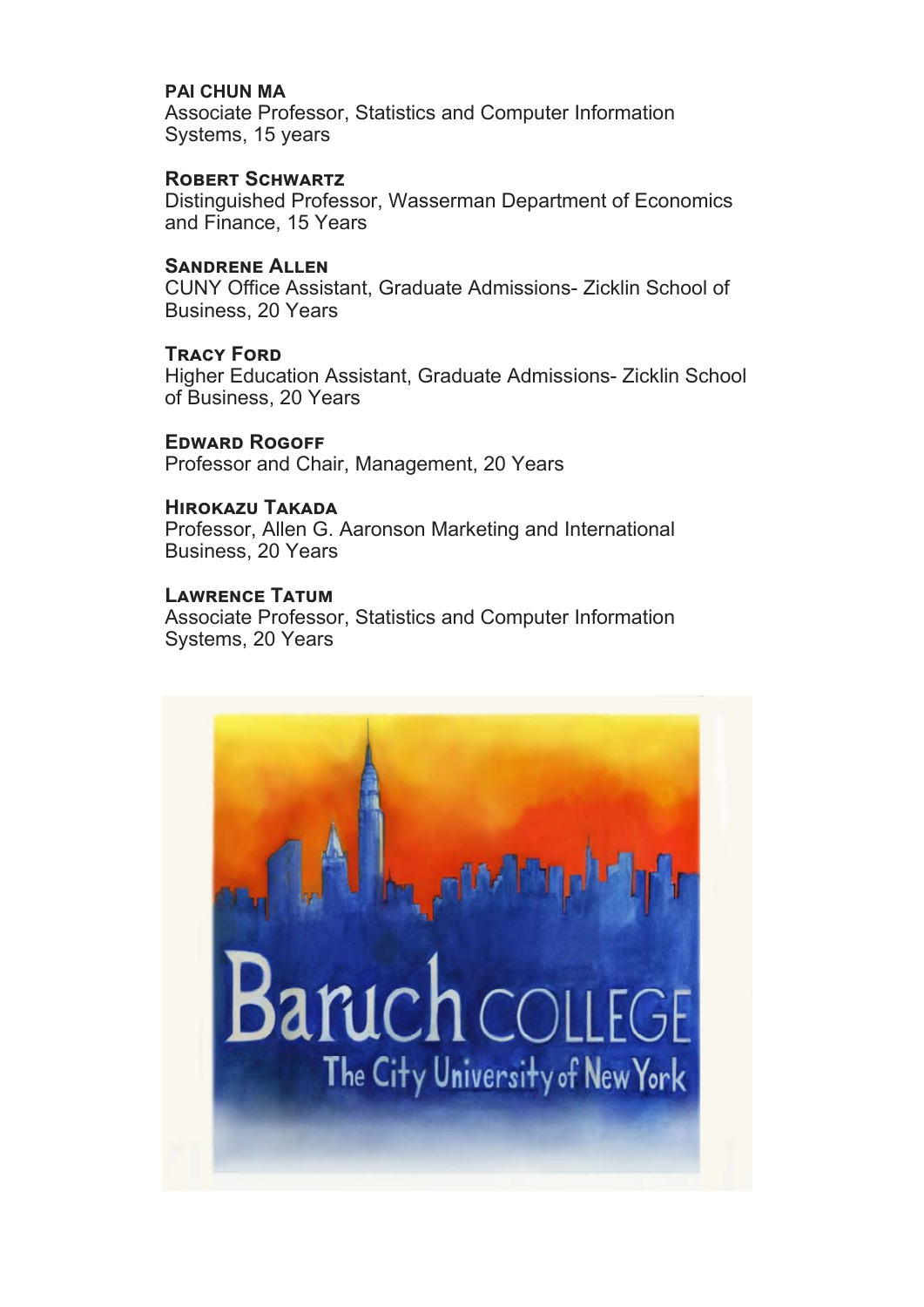# **HONOREES OF THE DEAN ESTHER LIEBERT EMPLOYEE SERVICE AWARDS**

Gifts Donated By<br>MICHAEL C. FINA®

# **OFFICE OF THE PRESIDENT**

Mitchel Wallerstein *President* 

**MARY FINNEN** Interim Vice President, Office of Administration and Finance, 30 Years

# **OFFICE OF STUDENT AFFAIRS**

Corlisse Thomas *Assistant Vice President for Student Affairs* 

**EVELYN MORAL ES** CUNY Office Assistant, Disability Services Office, 25 Years

**GLORIA PAULUS** Lecturer, SEEK, 25 Years

**SHARON RICKS** Higher Education Officer, Center for Academic Advisement, 25 Years

# **OFFICE OF ENROLLMENT MANAGEMENT**

Leslie Sutton-Smith *Assistant Vice President for Enrollment Management* 

**MIRIAM ALLEN** CUNY Administrative Assistant, Registrar's Office, 25 Years

# **OFFICE OF CAMPUS OPERATIONS AND CAMPUS FACILITIES**

Jim Lloyd *Assistant Vice President for Campus Operations and Campus Facilities* 

# **MICHAEL HESTER-BEY**

Custodial Supervisor, Buildings and Grounds, 30 Years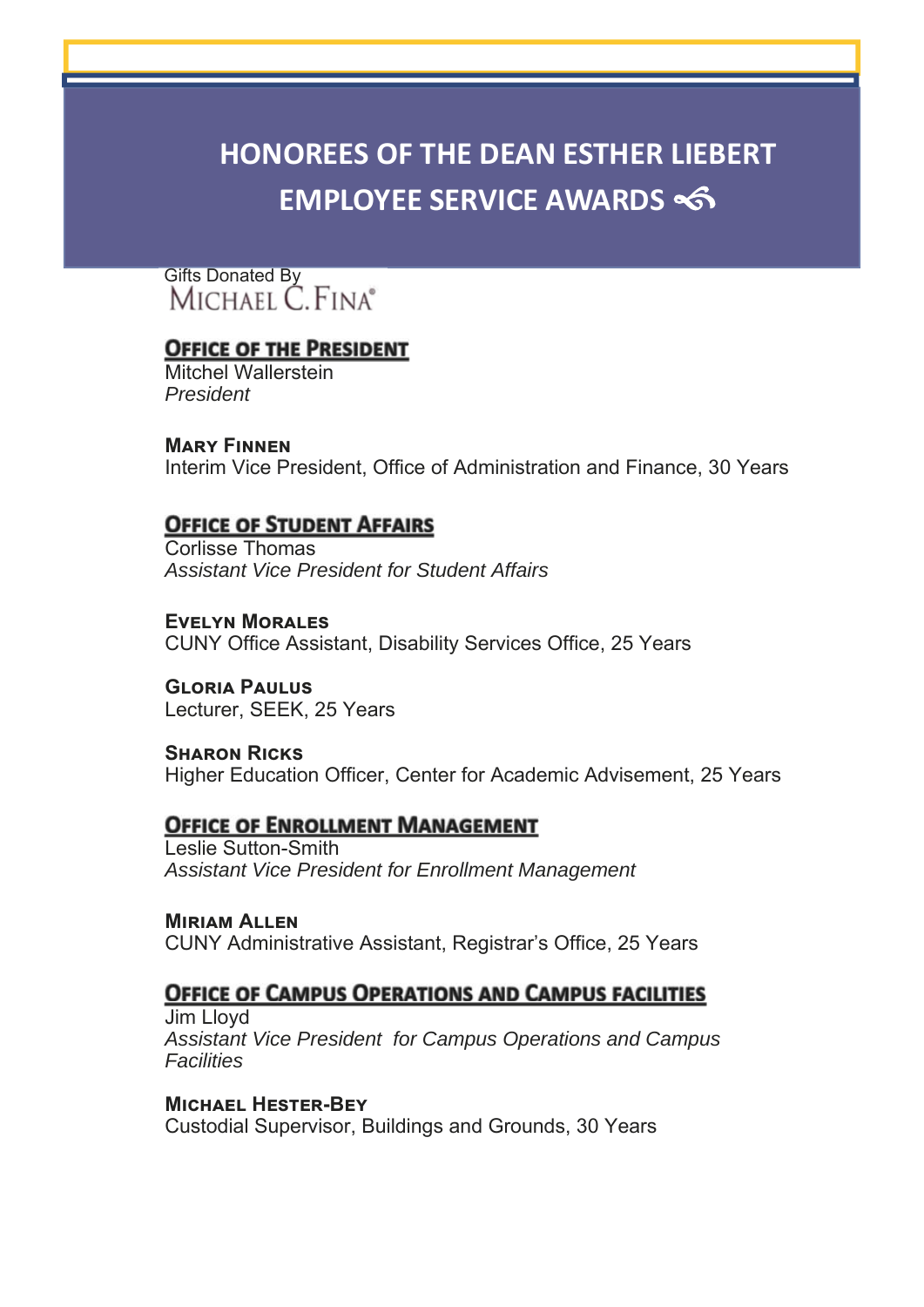# **OFFICE OF ADMINISTRATION AND FINANCE**

Mary Finnen *Interim Vice President for Administration and Finance* 

**SANDY HO** Higher Education Associate, Office of the Bursar, 25 Years

**JUDITH ALPERT** CUNY Office Assistant, Purchasing and Auxiliary Services, 30 Years

**LIIY CHAN** Finance Accountant, Controller's Office, 30 Years

**EVELYN COHEN** CUNY Office Assistant, Purchasing and Auxiliary Services, 30 Years

#### **DAVID GARLOCK**

Higher Education Officer, Purchasing and Auxiliary Services, 30 Years

# **OFFICE OF THE PROVOST AND SENIOR VICE PRESIDENT FOR**

# **ACADEMIC AFFAIRS**

John Brenkman *Interim Provost and Senior Vice President for Academic Affairs* 

# **ELIZABETH ALBERT**

CUNY Administrative Assistant, Mathematics, 25 Years

# **WILLIAM CHIFN**

Professor, Management, 25 Years

# **SYLVIA CLARK**

CUNY Administrative Assistant, Wasserman Department of Economics and Finance, 25 Years

**T.K. DAS** 

Professor, Management, 25 Years

**EMILY DIMARTINO** 

Associate Professor, English, 25 Years

**MINDY ENGLE-FRIEDMAN** Associate Professor, Psychology, 25 Years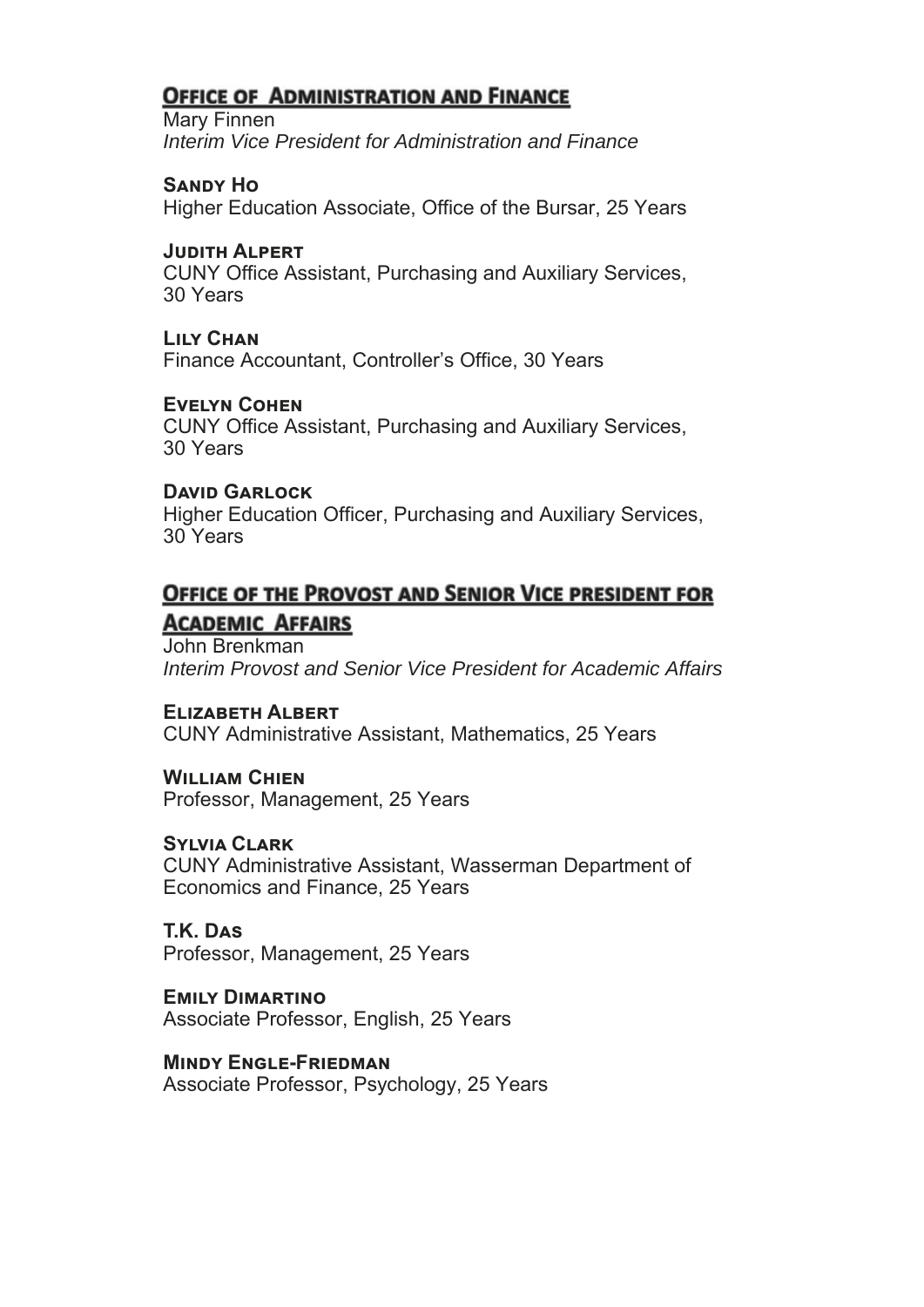**Lif Hsu** Associate Professor, Management, 25 Years

**SAMUEL JOHNSON** Professor and Chair, Psychology, 25 Years

**PHILIP LAMBERT** Professor, Fine and Performing Arts, 25 Years

**WILLIAM MCCLELLAN** Associate Professor, English, 25 Years

**JERRY MITCHELL** Professor, School of Public Affairs, 25 Years

**JUNE O'NEILL** Professor, Wasserman Department of Economics and Finance, 25 Years

**SANDRA ROFF** Professor, Library, 25 Years

**CARL ROLLYSON** Professor, Journalism and the Writing Professions, 25 Years

**SEYMOUR SCHULMAN** Professor, Natural Sciences, 25 Years

**YOUNG SON** Associate Professor, Management, 25 Years

**CYNTHIA THOMPSON** Professor, Management, 25 Years

**GWENDOLYN WEBB** Associate Professor, Wasserman Department of Economics and Finance, 25 Years

**HAROLD BRENT** Professor, English, 30 Years

**FRED BUCKLEY** Professor, Mathematics, 30 Years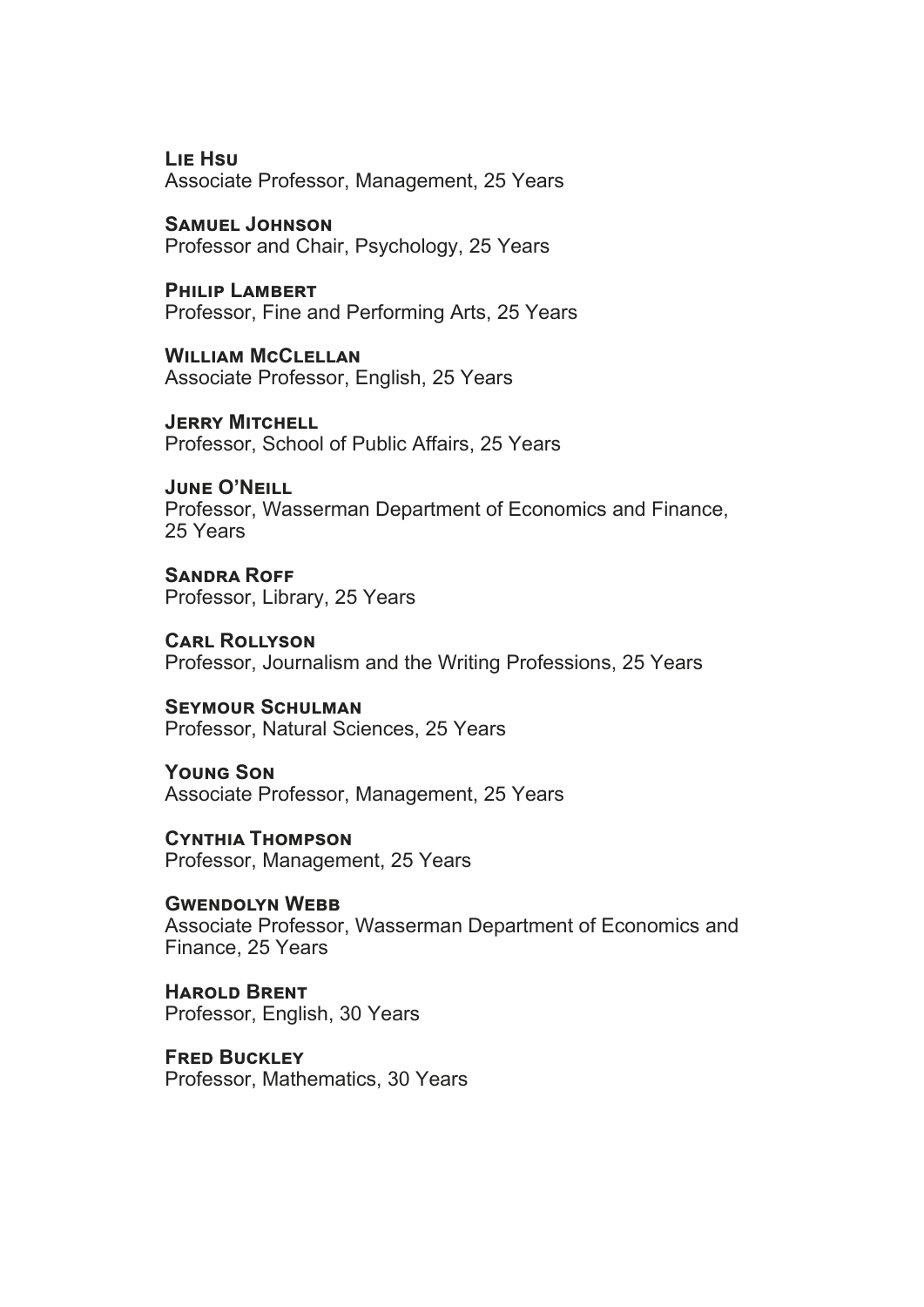**MITCHELL COHEN** Professor, Political Science, 30 Years

**GERARD DALGISH** Associate Professor, English, 30 Years

# **KAREN GOURGEY**

Higher Education Officer, Computer Center for Visually Impaired People, 30 Years

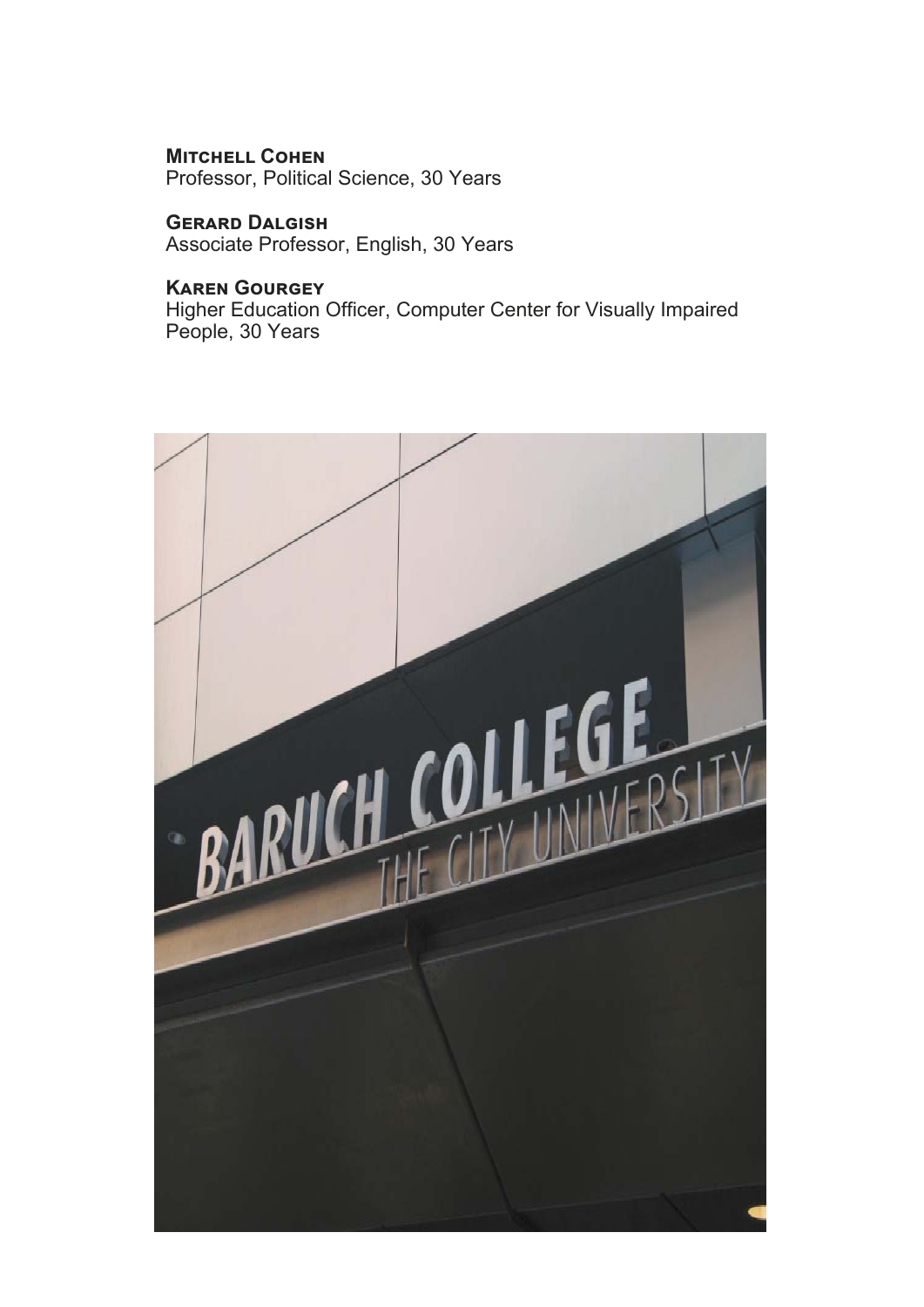**LAURENCE KIRBY** Professor, Mathematics, 30 Years

**SETH LIPNER** Professor, Law, 30 Years

**JOEL RENTZLER** Professor, Wasserman Department of Economics and Finance, 30 Years

SATYARTH SETHI Distinguished Professor, Management, 30 Years

**LEONARD SUSSMAN** Professor, Fine and Performing Arts, 30 Years

**FELIPE TEJERA** Higher Education Officer, Baruch Computing and Technology Center, 30 Years

**ANDREW TOMASELLO** Associate Professor, Fine and Performing Arts, 30 Years

**PHYLLIS ZADRA** Associate Dean, Zicklin School of Business, 30 Years

**TUZYLINE ALLAN** Professor, English, 35 Years

**SHIII AMITH GROSS** Professor, Statistics and Computer Information Systems, 35 Years

**JOSEPH MUL** Higher Education Associate, Baruch Computing and Technology Center, 35 Years

**GI FNN PETERSEN** Professor and Chair, Anthropology and Sociology, 35 Years

**MICHAEL PLEKON** Professor, Anthropology and Sociology, 35 Years

**JAKOB REICH** Associate Professor, Mathematics, 35 Years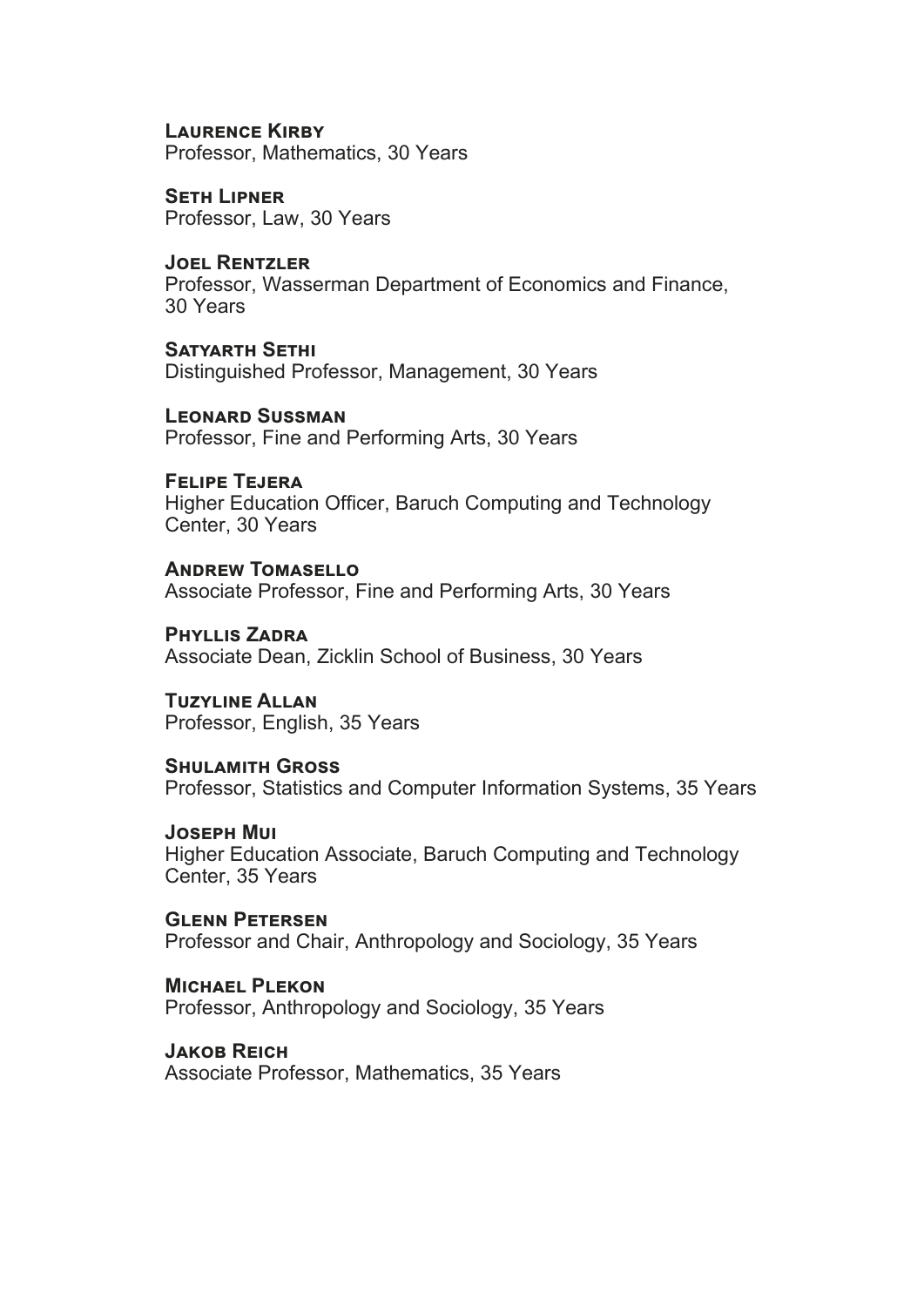# **HONOREES WITH FORTY AND FORTY FIVE YEARS OF SERVICE**

**RUTH ADI FR** Professor, Modern Languages and Comparative Literature, 40 Years

**PAULA BERGGREN** Professor, English, 40 Years

CAROL B**FRKIN** Professor, History, 40 Years

**ELLEN BLOCK** Associate Professor, English, 40 Years

**OLGA CASANOVA** Professor, Modern Languages and Comparative Literature, 40 Years

**MICHELE EPSTEIN** Higher Education Officer, Baruch Computing and Technology Center, 40 Years

**BARBARA GLUCK** Associate Professor, English, 40 Years

**STEVEN KATZ** Associate Professor, Wasserman Department of Economics and Finance, 40 Years

**ELAINE KAUVAR** Professor, English, 40 Years

**JOSEPH KIJ** Higher Education Officer, Baruch Computing and Technology Center, 40 Years

**DOUGLAS LACKEY** Professor and Chair, Philosophy, 40 Years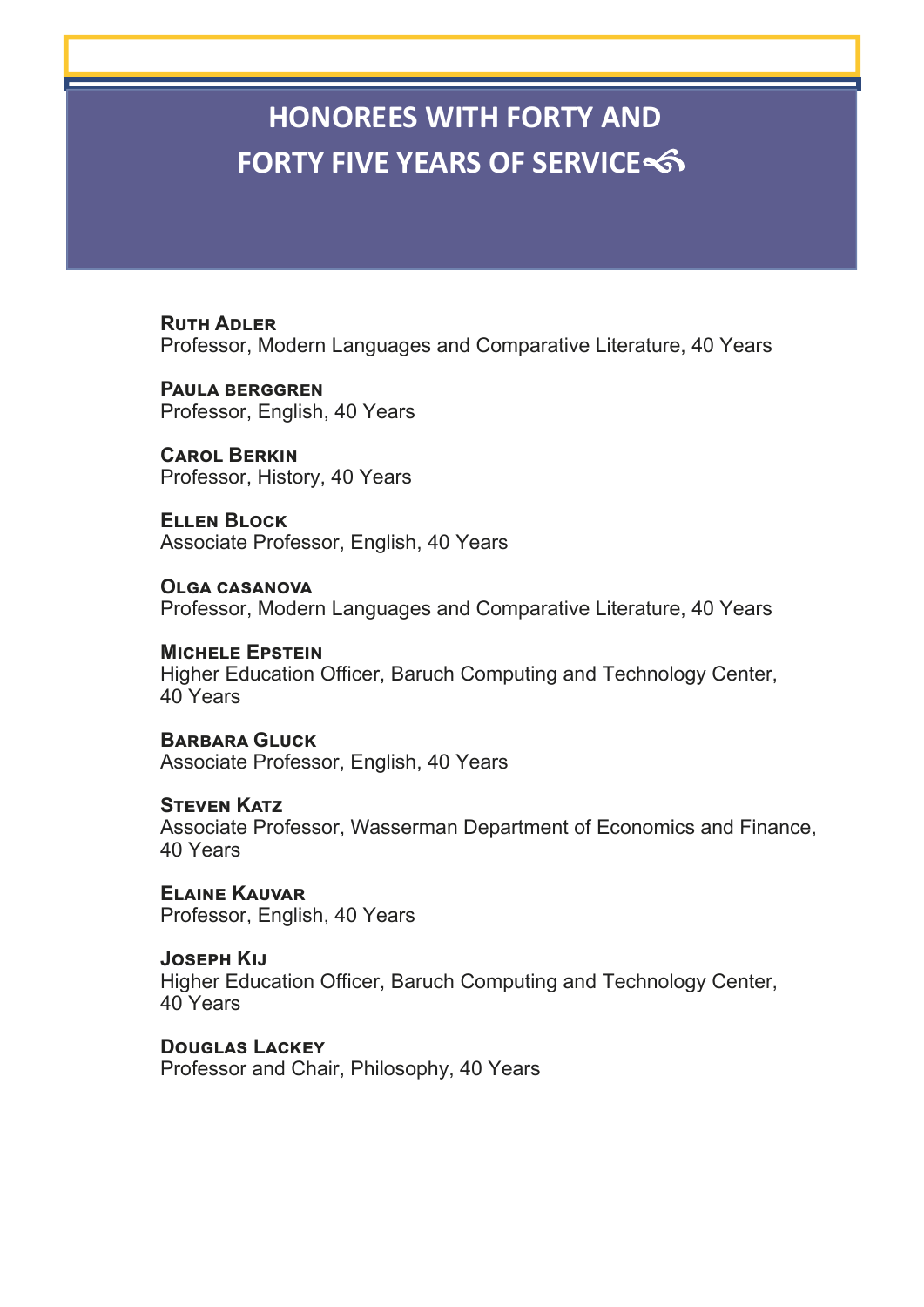#### **BARBARA LAMBERT**

Higher Education Officer, Starr Career Development Center, 40 Years

#### **STEVEN LILIEN**

Professor, Stan Ross Department of Accountancy, 40 Years

#### **MEIR LUBETSKI**

Professor, Modern Languages and Comparative Literature, 40 Years

#### **ALAN PEARLMAN**

Senior College Laboratory Technician, Dean's Office-Weissman School of Arts and Sciences, 40 Years

# **RUTH ROSENTHAL**

Associate Professor, Communication Studies, 40 Years

#### **GRACE SCHULMAN**

Distinguished Professor, English, 40 Years

**GEORGHIOS SPHICAS** Professor, Management, 40 Years

#### **HYMAN GORENBERG** Professor, Stan Ross Department of Accountancy, 45 years

#### **DEBRA POPKIN**

ھي

Professor, Modern Languages and Comparative Literature, 45 years

ھ  **"Appreciation is a wonderful thing. It makes what is excellent in others belong to us as well."** 

 **-Voltaire**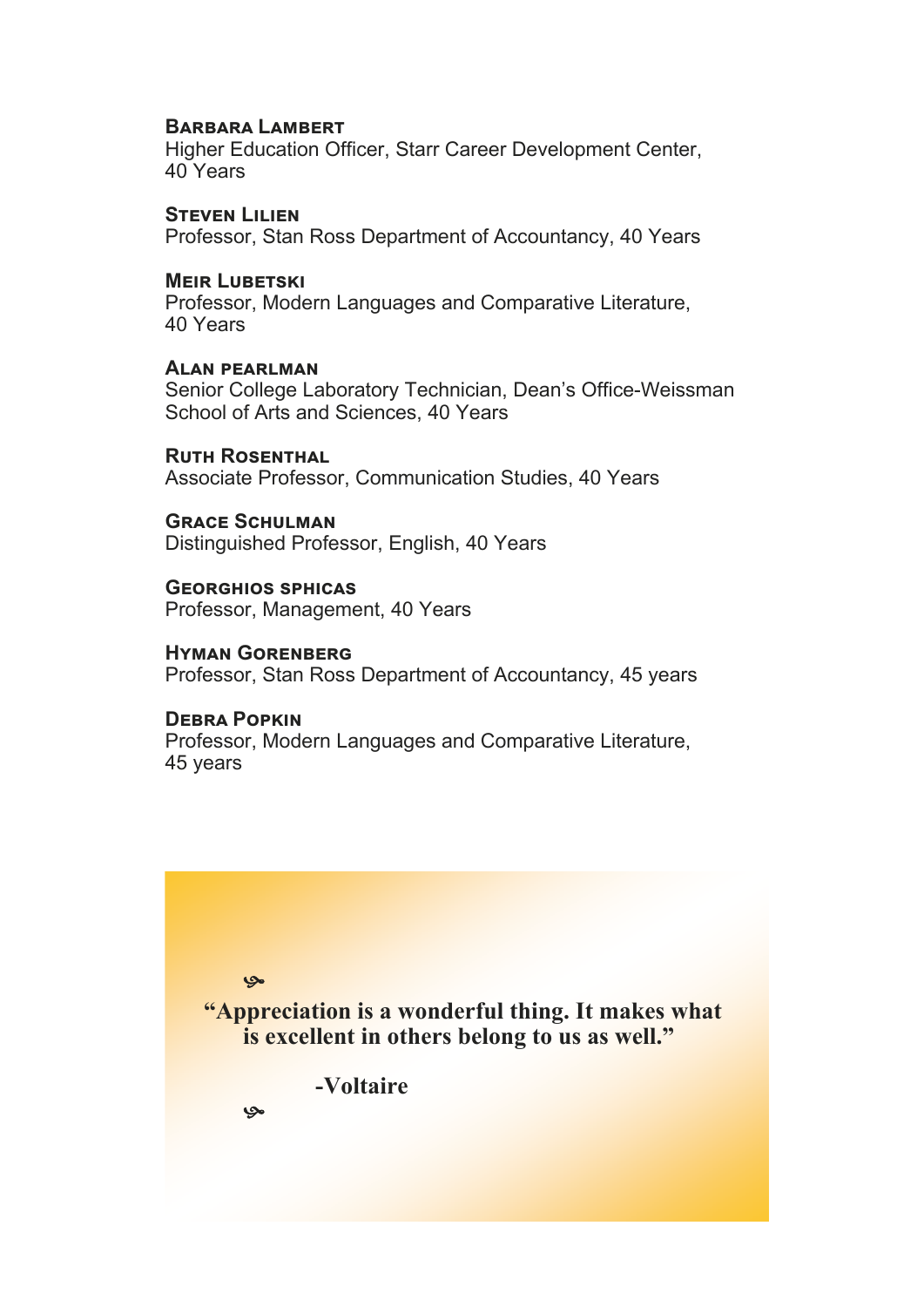# **HONOREES OF THE BARUCH COLLEGE EXCELLENCE AWARDS**

# **ANGELINA DELGADO**

Higher Education Associate, Dean's Office- School of Public Affairs

#### **DIANE HARRIGAN**

Higher Education Assistant, Office of Communications and **Marketing** 

**MICHAEL HESTER-BEY** Custodial Supervisor, Buildings and Grounds

#### **MATTHEW LEPERE**

Associate Director, The Robert Zicklin Center for Corporate Integrity, Associate Chair, Baruch College Task Force on **Sustainability** 

**PATRICIA SANTAMARIA** IT Assistant, Baruch Computing and Technology Center

# Members of the Selection Committee for the Baruch College Excellence Awards

**Angelo Bucolo, Plumber Monique Brown George, Executive Director of Human Resources Sandra Nieves, CUNY Office Assistant Mark Spergel, Higher Education Officer**